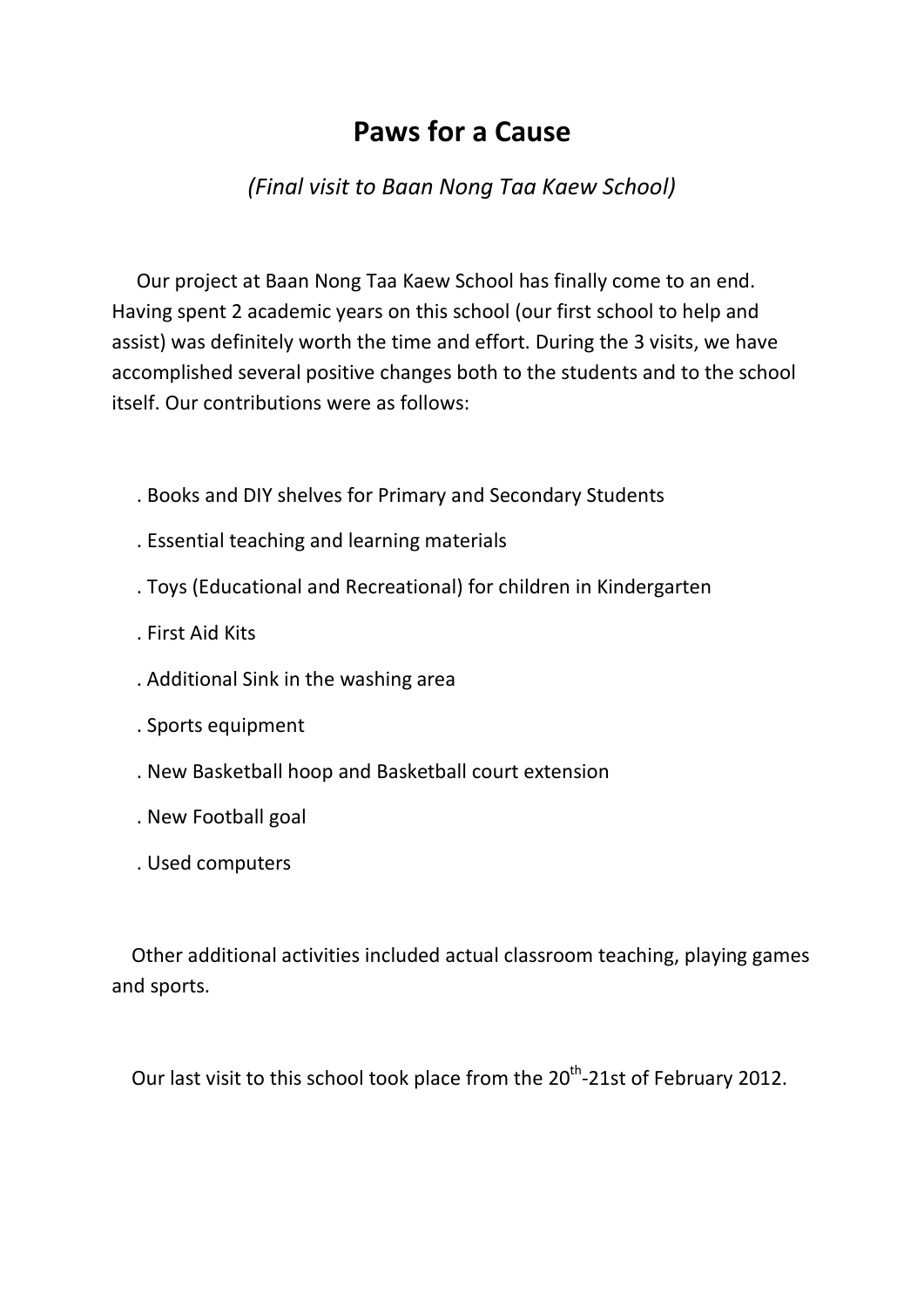Due to the fact that this was The Lionheart Society's last teaching visit to this school, we wanted to make it a little more special to show our love and compassion for the children. On February the  $19<sup>th</sup>$ ; one day before our planned visit, Praewa, Grace and May met at Pat's house to back cupcakes and cookies to bring along to the children at Baan Nong Taa Kaew School on the next day.





On Monday, 20th of February, we left early from Bangkok for Nakhon Ratchasima. At around 12:30 we headed to Baan Nong Taa Kaew School to give out writing materials to kids from K1-Y4 and additional footballs. This was followed by the presentation of the newly built play area together with some playground equipments which were funded by our Veggies from the Heart project.





*Old Toilets New Toilets*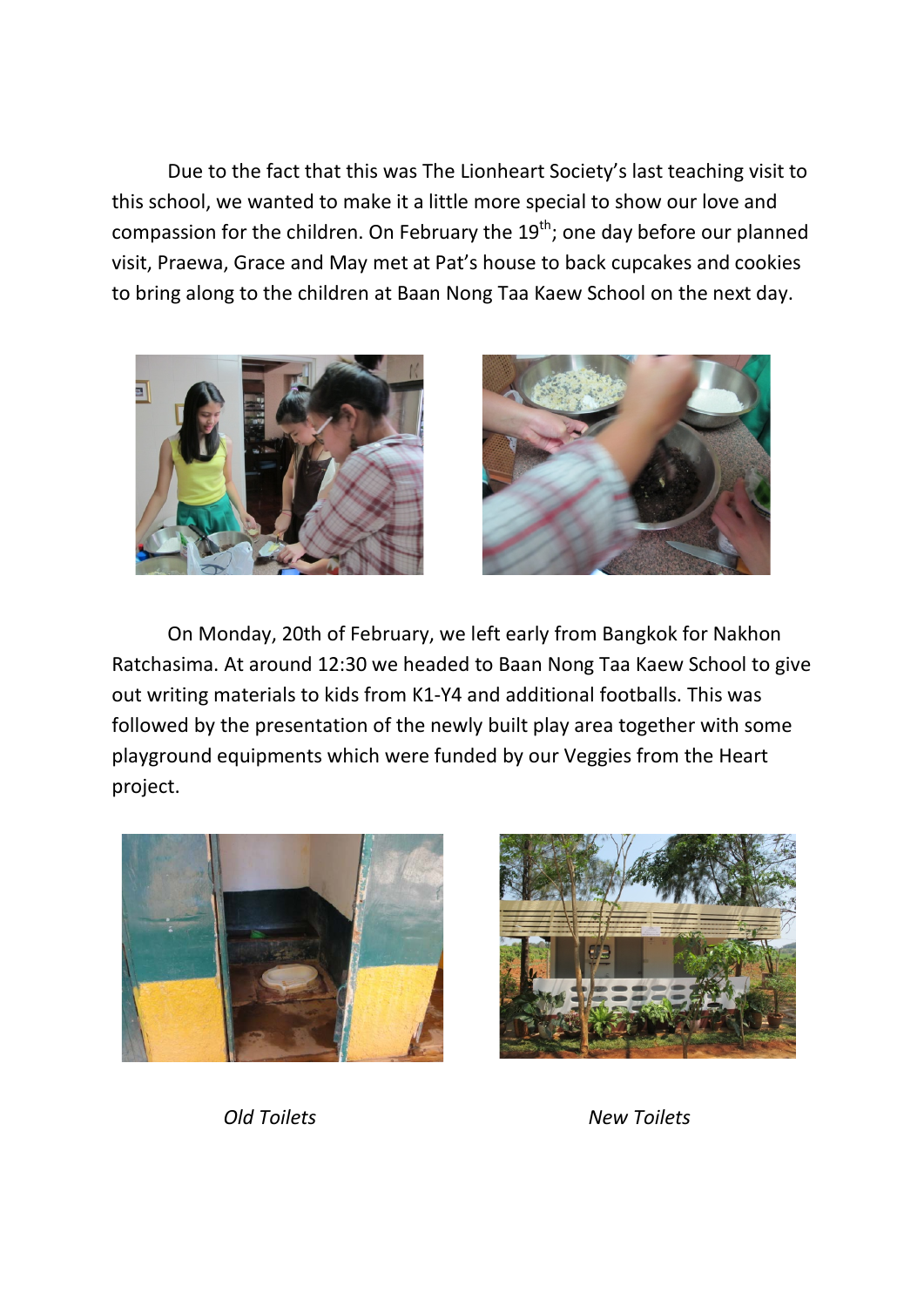Thereafter, we presented the new toilets replacing the old ones (30 years old) which The Lionheart Society was lucky to have had been awarded the sum of 50,000 Baht from the Community Project Proposal competition of the Friends of Harrow Committee enabling us to cover the cost of reconstruction.

The next day, the 21st, we made an early head start to the school again to do the various activities including classroom teaching we have planned.



Schedule of activities for the day:

In addition to this, we gave a brief presentation on the importance of the proper use of toilet and the practice of clean hygiene to promote sanitation, good health and disease prevention.